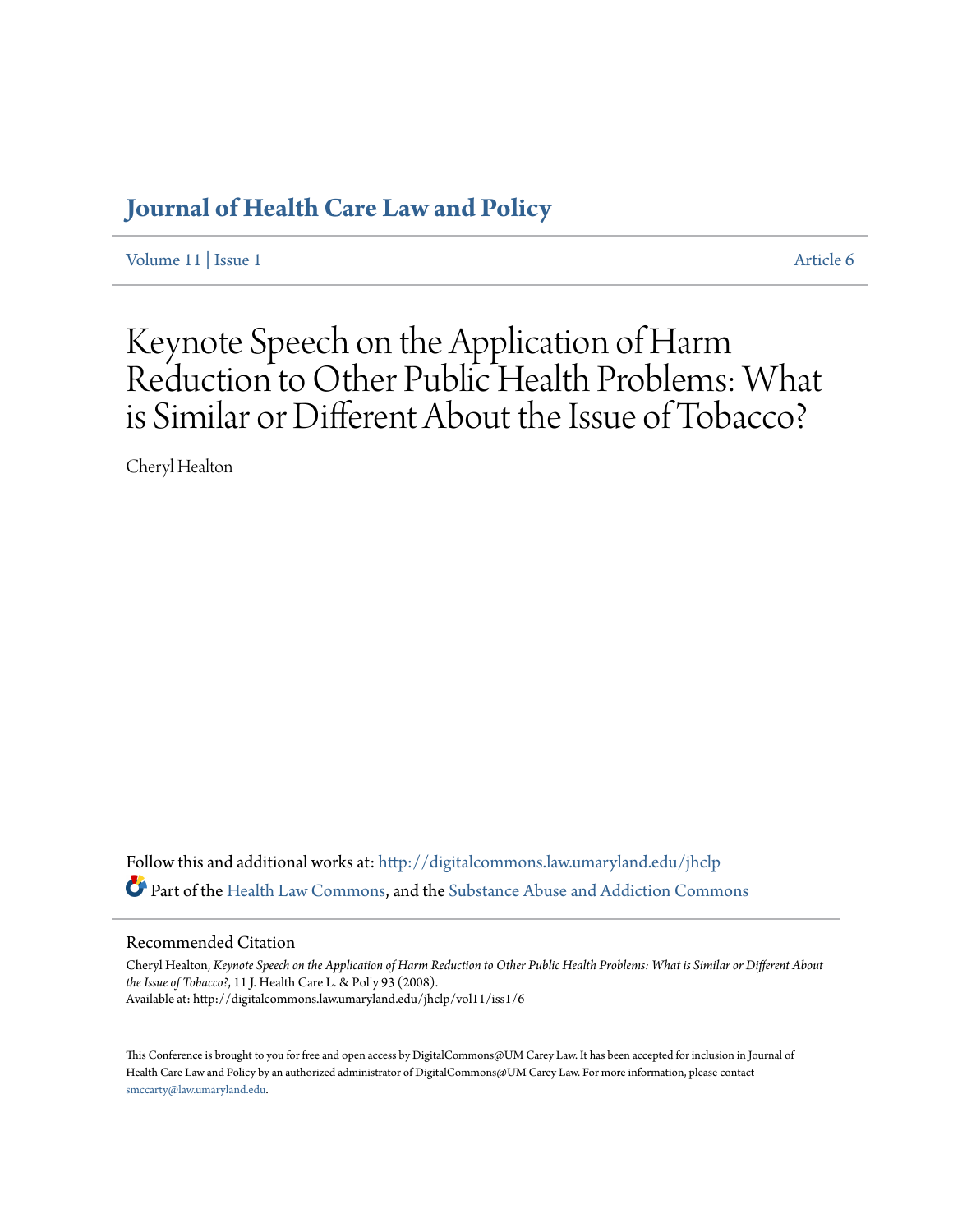## **KEYNOTE SPEECH ON THE APPLICATION OF HARM REDUCTION TO OTHER PUBLIC HEALTH PROBLEMS: WHAT IS SIMILAR OR DIFFERENT ABOUT THE ISSUE OF TOBACCO?**

#### CHERYL **HEALTON\***

Good afternoon everyone. Today our focus is on "reduced harm" tobacco products—the brands, old and new, that the industry brings to the market because these products allegedly cause less harm to consumers than traditional tobacco products. All of us who are dedicated to tobacco control and improving public health are automatically suspicious of these types of products. But, unfortunately, it appears that the general public does not share our suspicion, and therein lays the rub. Having been misled by the tobacco industry for decades, we come to this debate as what one could call "jaded" or just "historically informed." I think Judge Gladys Kessler in her much-anticipated final opinion in *United States v. Philip Morris USA, Inc.* put it best:

[O]ver the course of more than 50 years, [d]efendants lied, misrepresented, and deceived the American public, including smokers and the young people they avidly sought as "replacement smokers," about the devastating health effects of smoking and environmental tobacco smoke, they suppressed research, they destroyed documents, they manipulated the use of nicotine so as to increase and perpetuate addiction, they distorted the truth about low tar and light cigarettes so as to discourage smokers from quitting, and they abused the legal system in order to achieve their goal—to make money with little, if any, regard for individual illness and suffering, soaring health costs, or the integrity of the legal system.'

It is a stinging indictment of the tobacco industry and one that surprised few of us.

Copyright © 2008 by Cheryl Healton.

<sup>\*</sup>President and CEO, American Legacy Foundation.

<sup>1. 449</sup> F. Supp. 2d 1,852 (D.D.C. 2006).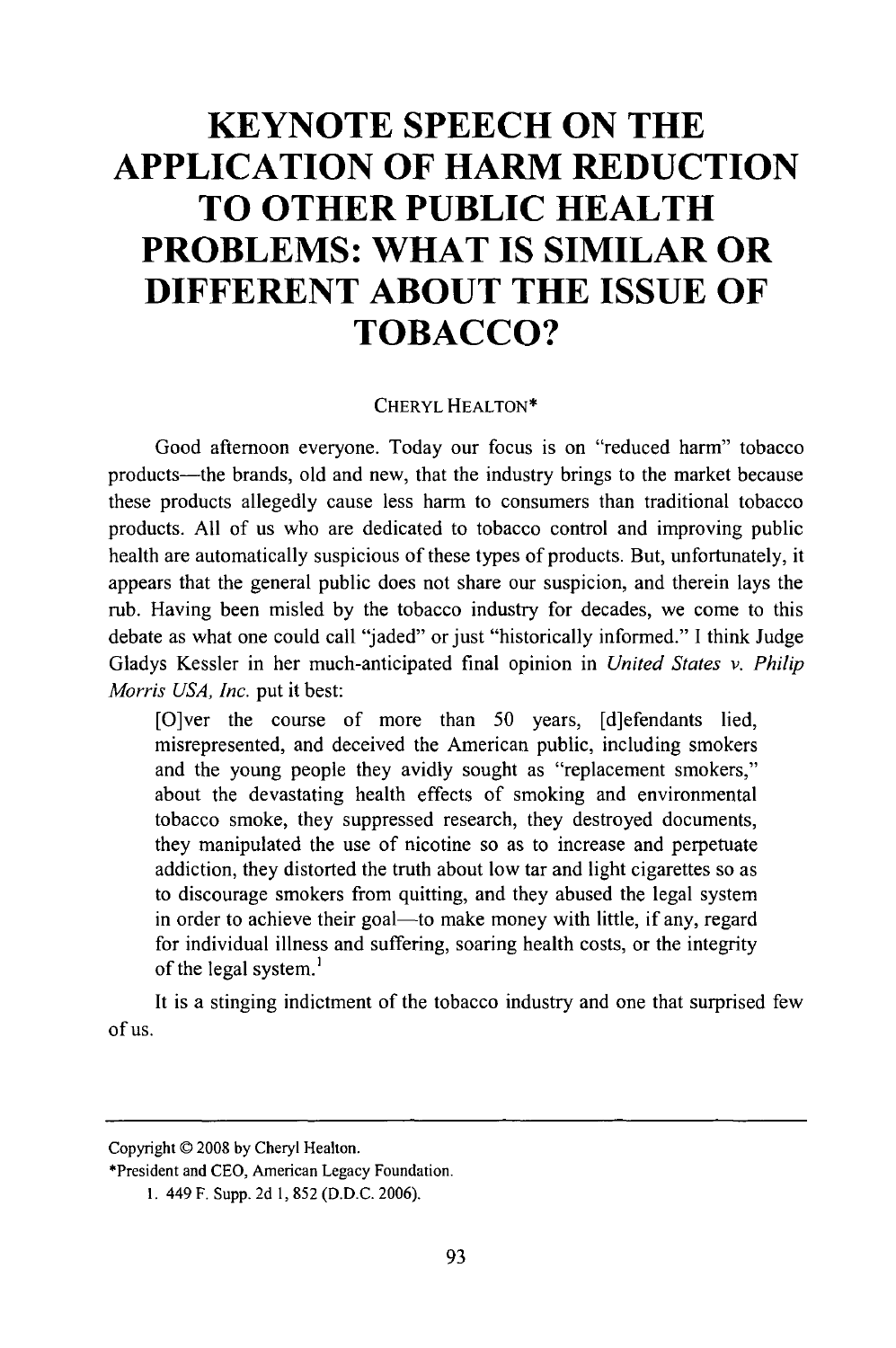At the American Legacy Foundation, we know a great deal about the tobacco industry's effort to distort and squelch the truth. We were finally-and unanimously--vindicated in the summer of 2006 by the Delaware Supreme Court in our long and costly five-year battle with Lorillard Tobacco, a company that had been aiming to shut down the Foundation and make it no longer possible for us to tell youth the truth about tobacco and the way it is marketed to them.<sup>2</sup> While we produced ads using content directly from Lorillard Tobacco's own documents, they argued that truth® vilified and personally attacked them, a violation of the landmark 1998 Master Settlement Agreement (MSA).<sup>3</sup>

The American Legacy Foundation was established as a public health foundation devoted to educating the nation about tobacco, with the intent of preventing young people from starting to smoke and helping those 45 million adult Americans who are still smoking by steering them to viable methods for cessation.<sup>4</sup> Our truth® campaign has been credited with 22% of the decline that has occurred in youth smoking during its first two years,<sup>5</sup> and studies from 2002 to 2004 do not report an increase in tobacco use among youth. $6$  The campaign works and the tobacco industry has worked aggressively to silence it. Thankfully, the industry's efforts have failed, and we intend to stay the course and save lives. To do so, we will continue to generate debate among youth about tobacco and how it is marketed to them. truth® never tells kids not to smoke, but instead educates them to be wary, savvy consumers and lets them make their own choice about whether they want to take up this habit.

For adults, the debate gets more complicated because for the majority of adult smokers—and many of you know I was one—smoking is not about choice but very much about addiction. To a smoker addicted to nicotine, a reduced harm product in any form, whether it's a new filter, whether it's called "light," "ultra light," "mild," or whether it's one of the plethora of potential reduced exposure products (PREPs) in the offing, the response is: "Well, maybe this one isn't so bad for me," or "It must be safer." In fact, in a study from a sample of about 700 individuals in the United Kingdom, approximately 70% of smokers, regardless of their position in the stages of change (including those just about ready to quit), wanted to try PREPs

<sup>2.</sup> Lorillard Tobacco Co. v. Am. Legacy Found., 903 A.2d 728, 731, 745 (Del. 2006).

*<sup>3.</sup>* Id. at **731.**

<sup>4.</sup> Am. Legacy Found., About Us: Overview, http://www.americanlegacy.org/72.htm (last visited Jan. 8, 2008); Am. Legacy Found., Statement by the American Legacy Foundation on Adult Smoking Rates, http://www.americanlegacy.org/701.html (last visited Jan. 8, 2008).

<sup>5.</sup> Matthew C. Farrelly et al., *Evidence of a Dose-Response Relationship Between "truth" Antismoking Ads and Youth Smoking Prevalence,* 95 AM. J. PUB. HEALTH 425, 428 (2005).

*<sup>6.</sup> See* Ctrs. for Disease Control & Prevention, *Tobacco Use, Access, and Exposure to Tobacco in Media Among Middle and High School Students-United States, 2004, 54 MORBIDITY & MORTALITY* WKLY. REP. 297, 300 (2005), *available at* http://www.cdc.gov/mmwr/PDF/wk/mm5412.pdf.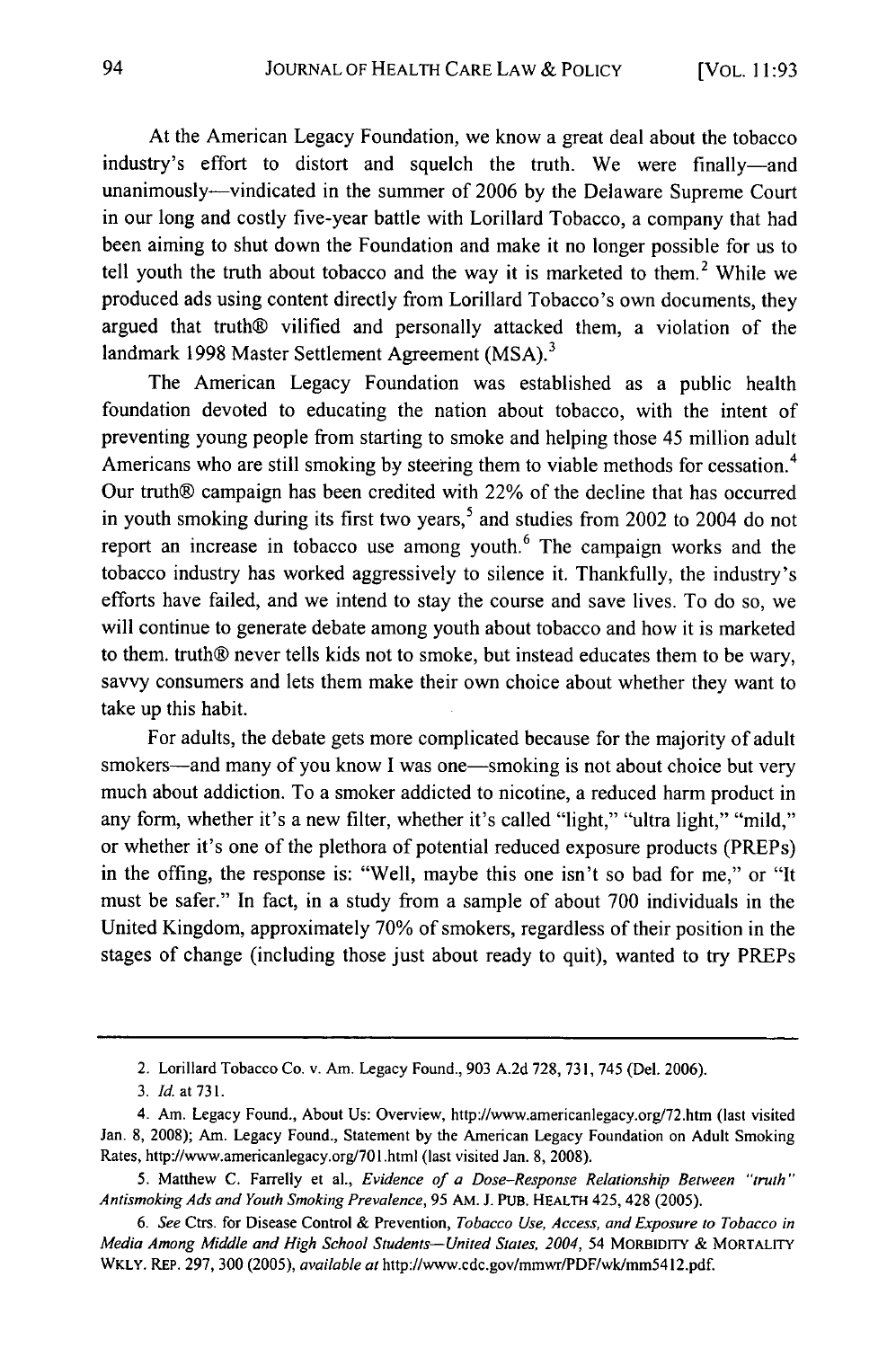and 90% believed that PREPs conferred less health risk.<sup>7</sup> The truth is that even the tobacco industry concedes that there is "no such thing as a safe cigarette."<sup>8</sup>

But American consumers are now seeing the tobacco industry's marketing expertise rise up once again as the industry works to promote supposed reduced harm products, while smoking remains the nation's number one cause of preventable death and the leading cause of cancer--of course lung cancer is the number one cancer killer---not to mention heart disease.<sup>9</sup> The American Legacy Foundation is restricted from lobbying. Therefore, in the language of the MSA it is not possible for me to comment, in any substantive form, about the current bill in Congress proposing Food & Drug Administration (FDA) regulation of tobacco.<sup>10</sup> The Foundation does, however, hope to play a role in allowing the drumbeat of controversy and discussion to go on. Regardless of the fate of that particular bill, whatever would come of it would inevitably be changed over time and so the law would be only the beginning of a very long process, in the same way regulation has evolved in other areas.

I would now like to give an operational definition of harm reduction. It refers to policies or practices that lower risk along a continuum.<sup>11</sup> They can be interventions that society puts in place or they can be individually derived. They can be medical, such as vaccines; they can be engineered, such as seatbelts. They can also be activities that are substitutional, such as: soy instead of whole milk; healthy oil instead of fat; non-alcoholic beverages instead of alcohol. If you're in the public health community and you're looking at this problem, you absolutely must consider harm reduction as a major focus because you understand that universal cessation-absent some very unusual set of circumstances we may see decades from now-is not likely to come about.

Before joining the American Legacy Foundation, I spent about twenty years of my career working in the area of HIV/AIDS, particularly in the areas of women's health and adolescent health. The field of HIV/AIDS was, and to a certain extent still is, marked by very similar and very heated debates where sometimes it's clear that some positions are purely political, but more often than not it's active

<sup>7.</sup> Saul Shiffman et al., *UK Smokers' and Ex-smokers' Reactions to Cigarettes Promising Reduced Risk,* 102 **ADDICTION** 156, 157-58 (2006).

<sup>8.</sup> Philip Morris Int'l, Reduced Risk Products: "Safer" Cigarettes?, http://www.philipmorrisintemational.com/PMINTL'pages/eng/busenv/Reduced-risk.asp (last visited Jan. 8, 2008).

<sup>9.</sup> Am. Lung Ass'n., Facts About Lung Cancer, http://www.lungusa.org/site/pp.asp?c=dvLUK900E&b=35427 (follow "What Causes Lung Cancer?" hyperlink) (last visited Jan. 8, 2008); Am. Heart Ass'n, Cigarette Smoking and Cardiovascular Diseases, http://www.americanheart.org/presenter.jhtml?identifier=4545 (last visited Jan. 8, 2008).

<sup>10.</sup> Family Smoking Prevention and Tobacco Control Act, **S.** 625, 110th Cong. (2007); H.R. 1108, 110th Cong. (2007).

*<sup>11.</sup> See generally* John S. Baer & Heather Brady Murch, *Harm Reduction, Nicotine, and Smoking, in* HARM **REDUCTION** 122, 127-37 (G. Alan Marlatt ed., 1998).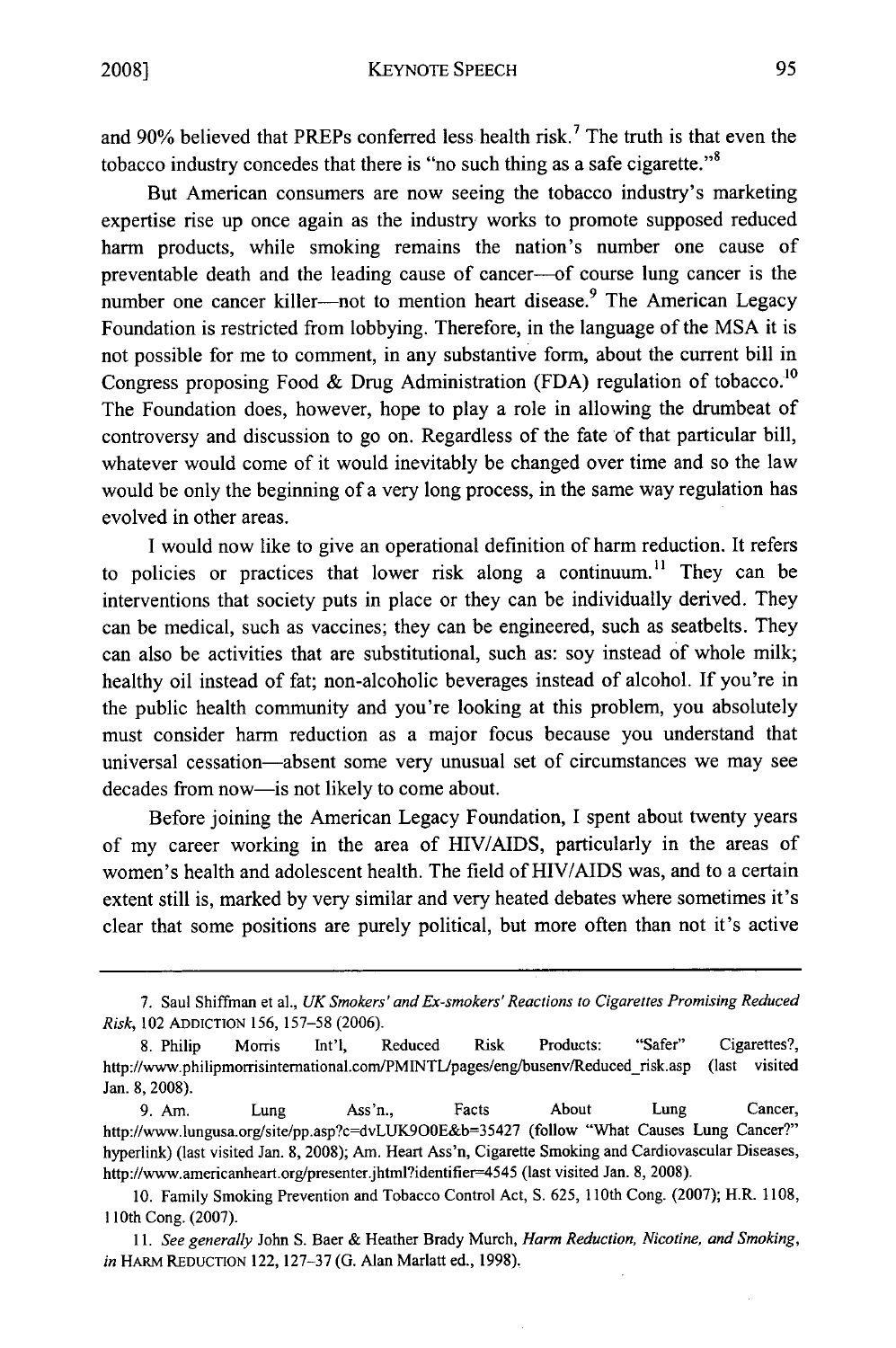scientific debate about what will work best. Most of the time, the actual effect of the policies that are being considered and put in place cannot be *a priori* predicted. People seem to fall into the purist and pragmatist side of the equation and that affects how they frame the issues. They also have to deal with whatever available information they have to frame a risk-benefit equation; and very smart people can frame that risk-benefit equation differently, particularly if part of the equation is predicting what is, essentially, the unpredictable. I'm going to give one example where it made sense that a certain action was going to have positive results from a public health perspective, but it did not turn out that way.

Another example includes teen pregnancy, abstinence programs versus birth control. I have my own opinion on those issues and I'm sure others do too. The one I'm going to make a particular example of is called the Hierarchical Method of HIV Risk Reduction.<sup>12</sup> In New York State, a number of people in the scientific community were looking at the data on the use of spermicides and the impact on the transmission of sexually transmitted diseases (STDs).<sup>13</sup> There was a large body of evidence that associated not only condom use, but the use of gels, foam, and spermicides, and diaphragms in combination with gels and spermicides, with a markedly decreased risk of acquiring syphilis, Chlamydia, and a whole range of sexually transmitted diseases.<sup>14</sup> We all came together and said that the message that we are putting out about HIV—that the only way to protect yourself is the male condom-is probably problematic in the view of those data.

What developed is something called the Hierarchical Method of HIV Prevention where there was basically a pyramid. The top of the pyramid was the male condom, the second element in the pyramid was the female condom, below that a diaphragm with additional gel, and finally gels and spermicides alone as a last resort.<sup>15</sup> The theory behind this hiearchy was based on the presumption that, early-on in the epidemic, most sex acts that occurred around the world went unprotected, and this, of course, was the driving force fueling the AIDS epidemic.

<sup>12.</sup> Erica L. Gollub et al., *Achieving Safer Sex with Choice: Studying a Women's Sexual Risk Reduction Hierarchy in an STD Clinic,* 10 J. WOMEN'S HEALTH & **GENDER-BASED** MED. 771, 772 (2001).

<sup>13.</sup> *See id;* Michael J. Rosenberg & Erica L. Gollub, Commentary, *Methods Women Can Use That May Prevent Sexually Transmitted Disease, Including HIV,* 82 AM. **J.** PUB. HEALTH 1473, 1474 (1992).

<sup>14.</sup> *See, e.g.,* Rosenberg & Gollub *supra* note 13, at 1474-77; Robert L. Cook & Michael J. Rosenberg, *Do Spermicides Containing Nonoxynol-9 Prevent Sexually Transmitted Infections?: A Meta-Analysis,* 25 J. AM. **SEXUALLY** TRANSMITTED DISEASE ASS'N 144, 144-50 (1998), *available at* http://www.stdjoumal.com/pt/re/std/fulltext.00007435-199803000-00007.htm.

*<sup>15.</sup>* Janneke van de Wijgert & Christiana Coggins, *Microbicides to Prevent Heterosexual Transmission of HIV: Ten Years Down the Road,* **BULL.** OF EXPERIMENTAL TREATMENTS FOR AIDS (San Francisco AIDS Found., S.F., Cal.), Spring 2002, at 23, 27.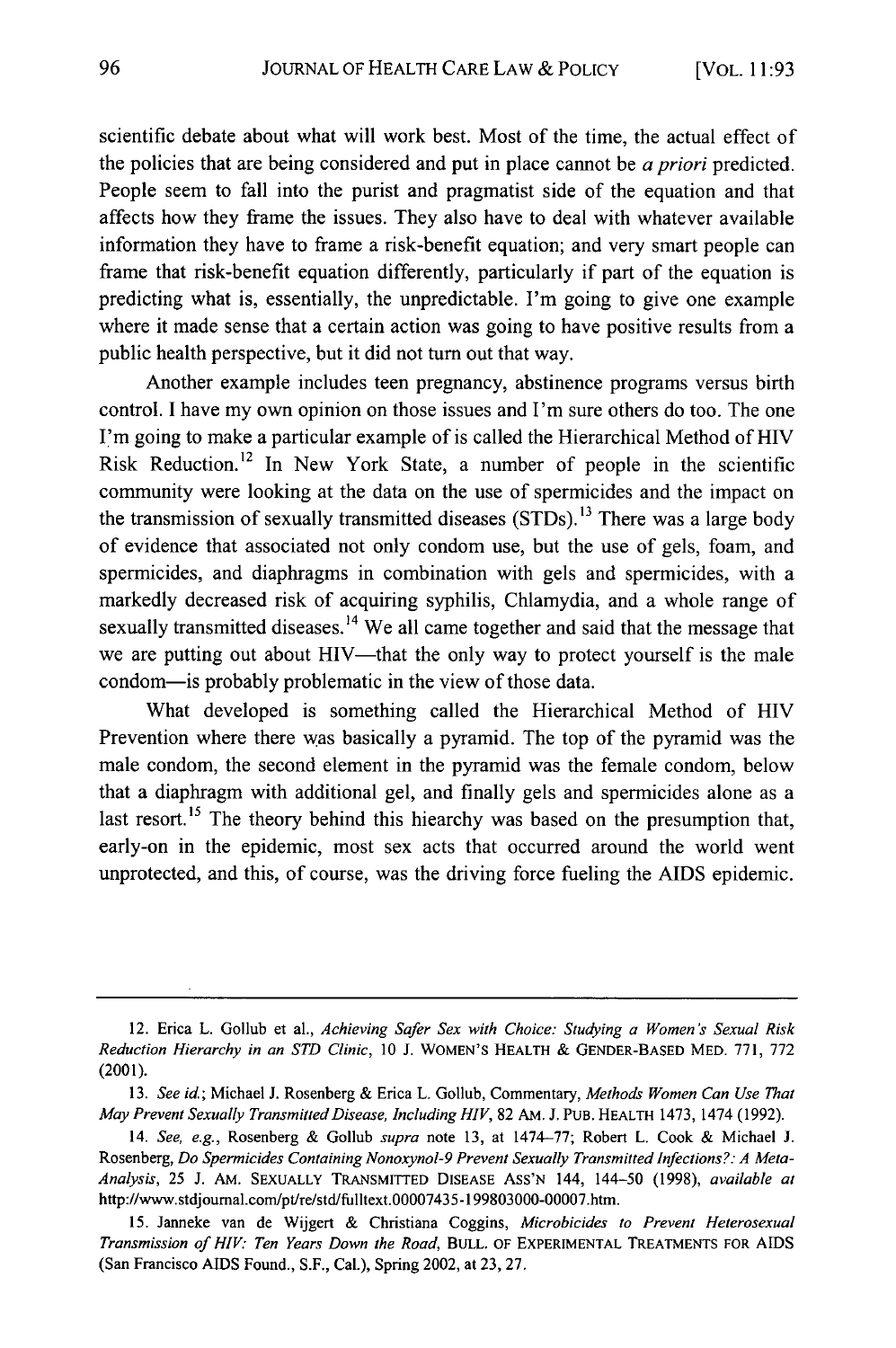Eventually, after much debate and queasiness, the state health department bought into this pyramid, which then became a disseminated model of education. **<sup>16</sup>**

What were the arguments against it? One argument against it was very similar to the smoking versus smokeless argument: "Goodness, if we do this, people who would otherwise use the male condom in their sex acts are going to shift to this easier thing; they're going to misunderstand it and think spermicides are just as good as a male condom." There was a great deal of debate about it, but nonetheless it became policy, practice, and public education before solid proof existed because it seemed like an urgent health problem. What happened, as shown by a large scale international study that was undertaken on the effects of spermicides on HIV acquisition, was that not only were spermicides proven not to protect against HIV, they actually *increased* the probability of HIV transmission.<sup>17</sup> This is a classic public health story where everyone felt that the mechanisms for the acquisition of other STDs could be fungible to HIV and it turned out that they were wrong.

There are other examples: the whole issue of needle exchange and how our nation has approached it in terms of our international HIV work, or how our nation has approached condom use and abstinence. You have a large camp of individuals from many different walks of life on both sides. Though the science may be clear, when you apply it to public policy, different things happen—in terms of the U.S. and the countries in which the U.S. spends its public health monies. Some favor abstinence-only as a method of sexually transmitted disease prevention. Others favor a combination of abstinence, monogamy, and condom use. We know that abstinence-only does not work. As Alan Rosenfield, the Dean of the School of Public Health at Columbia University, likes to say, "Abstinence is fine, as long as you use it in moderation."<sup>18</sup> This debate is not new to public health. In essence, we come down to the question: how do we balance human health with human nature? We are a country that loves our freedoms. If you say, "Gee, maybe tobacco should be banned," you are immediately labeled as "crazy." But the fact of the matter is that if tobacco were a newly introduced product, it probably would never make it to the market.

The American Legacy Foundation did a wonderful series of ads called "Crazyworld," where it basically drew analogies between all sorts of other consumer products that were found to lead to the deaths of three or four children

<sup>16.</sup> Erica L. Gollub, *Choice is Empowering: Getting Strategic About Preventing HIV Infection in Women,* 32 **INT'L** FAM. **PLAN.** PERSP. 209, 210 (2006) (citing Policy Statement, NY State Dep't of Health AIDS Institute, Methods of Personal Protection for Women to Reduce Transmission of HIV Through Vaginal Intercourse (1992 & 2000)).

<sup>17.</sup> *Spermicide May Increase HIV Risk During Anal Sex,* **REUTERS** HEALTH, Sept. 26, 2002, *available at* http://www.global-campaign.org/clientfiles/ReutersHealth.pdf.

<sup>18.</sup> Allan Rosenfeld, Dean, U. Colum. Sch. Pub. Health, Remarks at the Time Global Health Summit 35 (Nov. 1, 2005), *available at* http://www.time.com/time/2005/globalhealth/transcripts/I 10105aids.pdf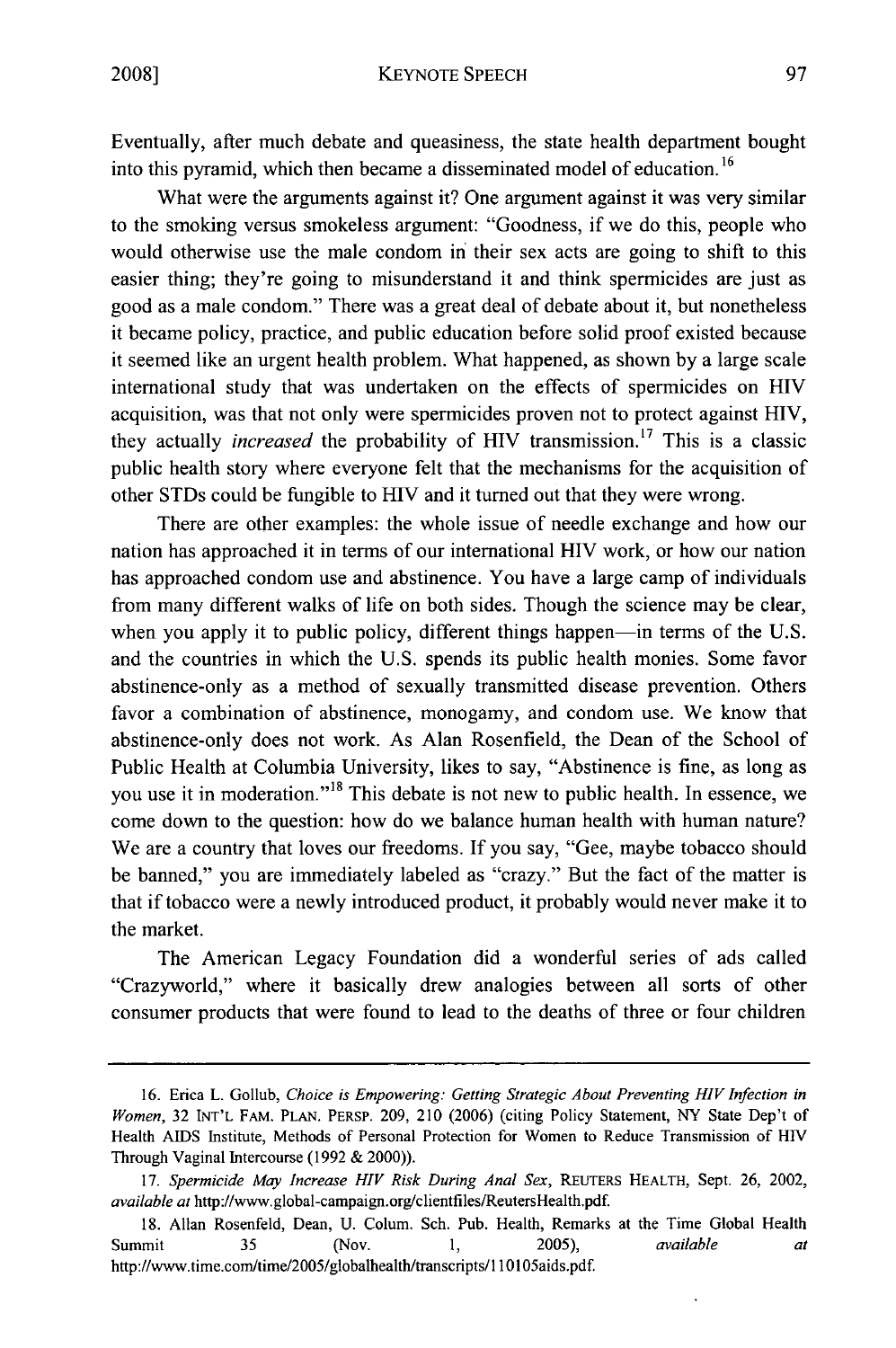and the aggressive steps that were followed to take these products off the market. **19** We all remember the spinach problem, and how it dominated the headlines. While the spinach problem dominated the headlines, 1,200 people were dying every day from tobacco-related deaths.<sup>20</sup> So I said to myself, and I've said this to Philip Morris also, "Keep making your product, just don't have a combustible version of it." I don't think it's wrong, if you are thinking as a public health person, to try to get as close as you can to a cigarette that does not combust and, thereby, markedly reduces that risk yet delivers nicotine.

I am not only a former smoker, but a former nicotine gum addict, and a former patch addict, and I used nicotine as a substitute, although substitution is not technically a legitimate use. It took me a very long time until I could finally get off the gum as well. I think the way we have handled medicinal nicotine, which does provide an appropriate substitution for cigarettes, really does need to change because it is too inaccessible for a variety of reasons. It doesn't have to be the only product. I think the point has been made that the incentives are not in place to get another product out to the market; for that matter, the incentives aren't in place for the tobacco industry itself to try to aggressively move away from combustion.

One of the reasons that we do not see enlightened public health policy with regard to tobacco, one of the primary reasons that the battle has been so long and the efforts have been so arduous to have the right thing happen, as Christine Gregoire (who served as the Attorney General during the MSA negotiations) noted: The states and their politicians are addicted to the money.<sup>21</sup> Most analyses have shown that 50% of state legislators accept money from the tobacco industry.<sup>22</sup> There probably is an even higher percentage in  $Congress<sup>23</sup>$  because these checks are often automatically created. This is a major public policy problem. It is very difficult to have enlightened public policy if the majority of our state legislators and federal legislators-and they're not all doing it-are receiving tobacco industry donations.

As public health professionals, we are here today to examine reduced harm cigarettes or smokeless tobacco to see if they are truly viable steps along the continuum for reducing risk. We know the toll that smoking takes on our nation is

<sup>19.</sup> *See* Press Release, Am. Legacy Found., truth® Launches New Crazyworld TV and Print Creative (Sept. 18, 2003), *available at* http://www.americanlegacy.org/388.htm.

<sup>20.</sup> Am. Cancer Soc'y, Youth & Tobacco, Youth & Tobacco, http://www.cancer.org/docroot/COM/content/div Northwest/COM 5 1x Youth Tobacco.asp (last visited Feb. 14, 2008).

*<sup>21.</sup> See* Gordon Fairclough & Vanessa O'Connell, *Co-Dependants: Once Tobacco Foes, States are Hooked* on *Settlement Cash,* WALL **ST. J.,** Apr. 2, 2003, at **Al.**

<sup>22.</sup> Jill Abramson, *Tobacco Industry Gave Big Where it Faced Attack,* N.Y. **TIMES,** June 8, 1998, at A16 ("Since Jan. 1, 1995, the tobacco industry donated about \$1.8 million to state party central committees in 26 states.").

<sup>23.</sup> *See* James Dao, *Tobacco 's Contributions Reach Friend and Foe Alike,* N.Y. **TIMES MAG.,** May **3.** 1998. at 46.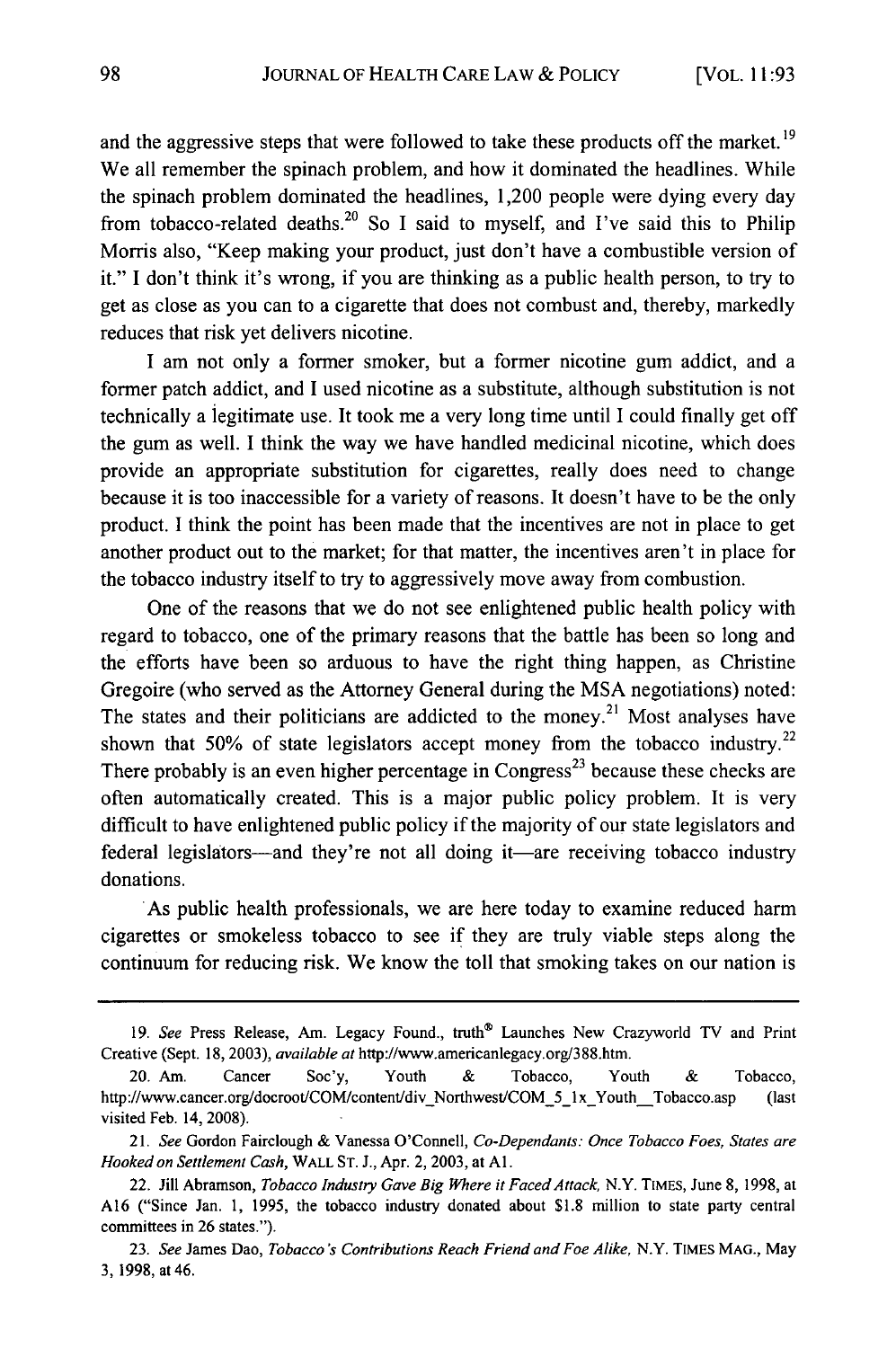high when 21% of the U.S. population currently smokes, leading to over 400,000 deaths every year.<sup>24</sup> In comparison,  $2.3\%$  of the population uses smokeless tobacco.<sup>25</sup> We know that smokeless tobacco is addictive and is strongly associated with an increased risk of oral cancer,<sup>26</sup> but I just learned that the estimated numbers of those oral cancers are really far less than I originally understood. Of the 168,000 cancer deaths caused by tobacco,<sup>27</sup> about 7,500 of those deaths were from oral cancers, but the majority of those deaths were related to smoking and drinking as opposed to smokeless tobacco.<sup>28</sup> We do know that smokeless tobacco carries with it a fairly small risk of heart disease.<sup>29</sup> The American Cancer Society recently released a report announcing that cancer deaths continue to fall, $30$  but there is enormous cause for concern due to the fact that while both youth smoking for eighth and tenth graders and adult smoking have stalled, they are no longer falling as of last year.<sup>31</sup>

We must stop and ask ourselves, are these products promising reduced harm or are they really offering a different harm? Or are they offering something that takes us along that continuum of reduced harm that is a hallmark of public health practice? There are three issues that we are addressing when looking at the net public health benefit, and these were highlighted in the Institute of Medicine (IOM) report. First, will young people be induced to start *(i.e.,* initiated into) using tobacco when they otherwise would not have? Second, will people who would otherwise quit tobacco, not quit? This certainly happened in the case of "light" cigarettes to a substantial extent, and it was a fraud that allowed it to happen. Here, the issue is whether such people would nonetheless be engaged in a behavior that carries

<sup>24.</sup> Am. Lung Ass'n, Smoking 101 Fact Sheet (2007), http://www.lungusa.org/site/pp.asp?c=dvLUK900E&b=39853 (last visited Jan. 8, 2007).

<sup>25.</sup> Ctrs. for Disease Control & Prevention, *Tobacco Use Among Adults - United States 2005, 55* MORBIDITY & MORTALITY WKLY. REP. 1145, 1145 (2006), *available* http://www.cdc.gov/MMWR/PDF/wk/mm5542.pdf.

<sup>26.</sup> Nat'l Cancer Inst., Smokeless Tobacco and Cancer: Questions and Answers, http://www.cancer.gov/cancertopics/factsheet/Tobacco/smokeless (last visited Jan. 8, 2007).

<sup>27.</sup> AM. CANCER SOC'Y, CANCER FACTS AND FIGURES 2007 1 (2007), *available at* http://www.cancer.org/downloads/STT/CAFF2007PWSecured.pdf.

<sup>28.</sup> AM. CANCER **SOC'Y,** ORAL CAVITY AND OROPHARYNGEAL CANCER **6-7** (2007), *available at* http://documents.cancer.org/5043.00/5043.00.pdf.

<sup>29.</sup> David T. Levy et al., *The Relative Risks of a Low-Nitrosamine Smokeless Tobacco Product Compared with Smoking Cigarettes: Estimates of a Panel of Experts,* 13 CANCER EPIDEMIOLOGY BIOMARKERS & PREVENTION 2035, 2038 (2004).

<sup>30.</sup> AM. **CANCER** SOC'Y, *supra* note 27, *atpassim.*

<sup>31.</sup> LLOYD **D.** JOHNSTON ET AL., NAT'L INST. ON DRUG ABUSE, MONITORING THE FUTURE: NATIONAL RESULTS ON ADOLESCENT DRUG USE 39-41 (2007), *available at* http://www.monitoringthefuture.org/pubs/monographs/overview2006.pdf. *Contra* David Mendez & Kenneth E. Warner, *Adult Cigarette Smoking Prevalence: Declining as Expected (Not as Desired),* 94 AM. J. PUB. HEALTH 251, 251 (2004).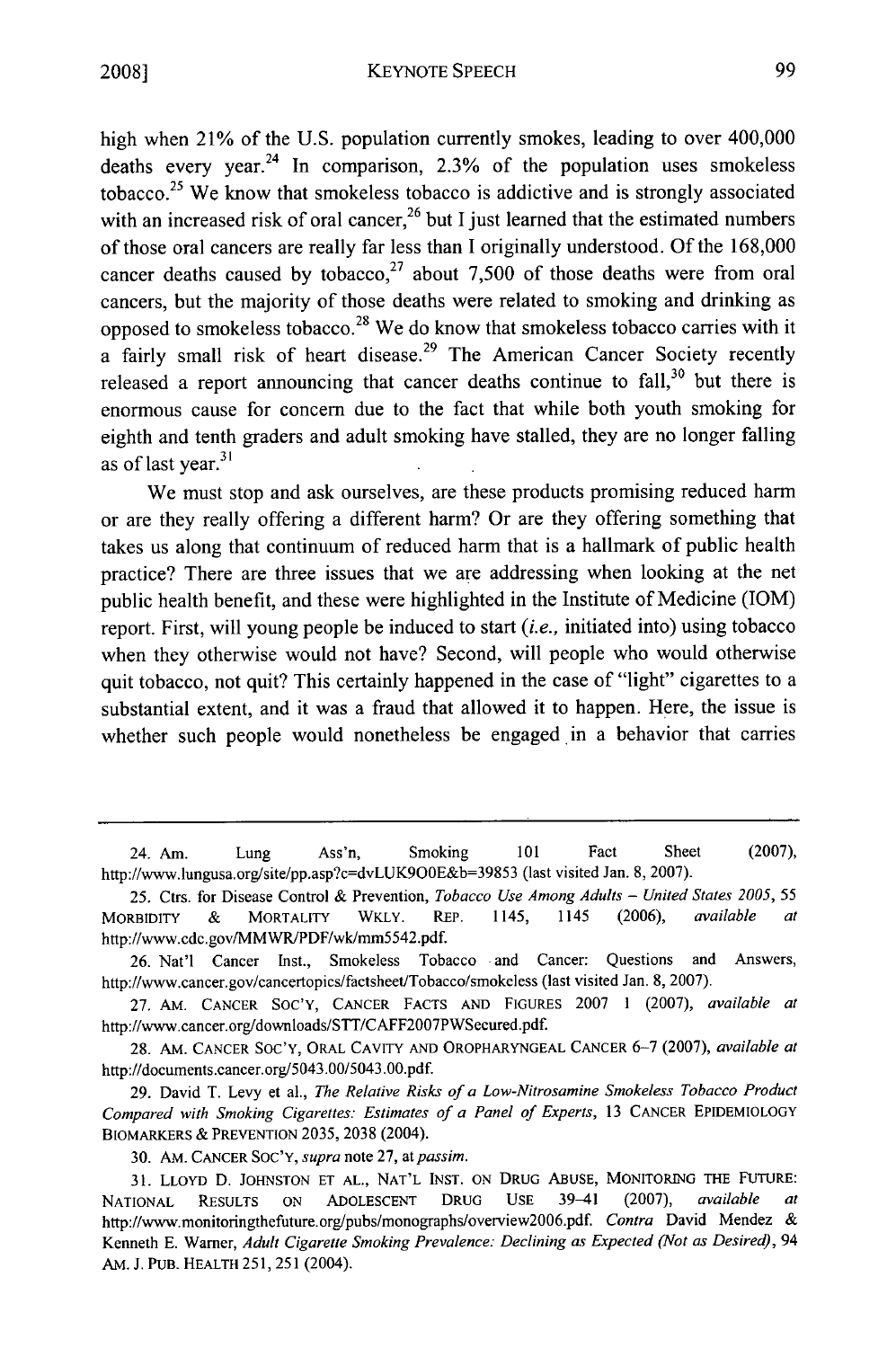substantially less risk than the combustible cigarette. Third, will people who have successfully quit smoking return to using a tobacco-related product? $32$ 

Just to be a little of a provocateur, I would say that if I had 100 of my public health colleagues in the room with me who did not work at all in the tobacco field, and they reviewed the evidence, probably 80 of the 100 would say smokeless tobacco is a viable alternative to combustible tobacco. I know, in a sense, that is unacceptable in many circles, but I think the reality is—and this has come up many times when public health problems are being analyzed in terms of their net public health benefit—many times we overestimate the probability of certain risks occurring. There are ways, in theory, to try to estimate those risks, and I know there are papers out there that have tried to look at this issue, but at the end of the day, it's all about risk-benefit ratios.

I will just take a brief moment to discuss the concept of a ban. Some of you may know one of the leading national health associations in the country-I won't name which, because it decided not to do it—was going to announce its belief that tobacco should be banned. A number of people talked the association out of it. In fact, consumer products that cause harm generally are banned. And this is a product that kills 50% of the people who use it as directed over the course of their lives. I just want to share some thoughts that you might hear in public policy health circles, but not in tobacco circles. When I'm on the road speaking to groups where there are many young people, the most common question I am asked by adolescents is "If it's so bad, why isn't it banned?" That is also one of the top five questions I am asked by adults.

There is a disconnect for the man or woman on the street with the policy we have pursued. For example (although it's politically nonviable), I think if there was an effort to ban the combustible cigarettes, it would get a lot of momentum. It would certainly get a lot of legs in the public health community. Maybe not in the tobacco community *per se,* but politically, given the strength of the industry that I described earlier (economically and psychosocially) it is very unlikely that a ban will happen in this country. The issue with a ban—and I'm not promoting a ban, but doing an intellectual exercise—is the example that's always raised: prohibition. There is a big difference between a drug that is substantially mind altering and confers a set of reactions in a person and a substance that largely relieves your withdrawal symptoms. Most people say smoking calms their nerves because as soon as they finish a cigarette, they start again on a cycle of withdrawal. Essentially, there is a disconnect in terms of how we handle consumer products, and there is a disconnect in the reasons we dredge up for why we don't move toward much more aggressive regulation of this particular product.

**<sup>32.</sup>** *See* **INST.** OF MED., **CLEARING** THE **SMOKE** 31-34 (Kathleen Stratton et al. eds., 2001).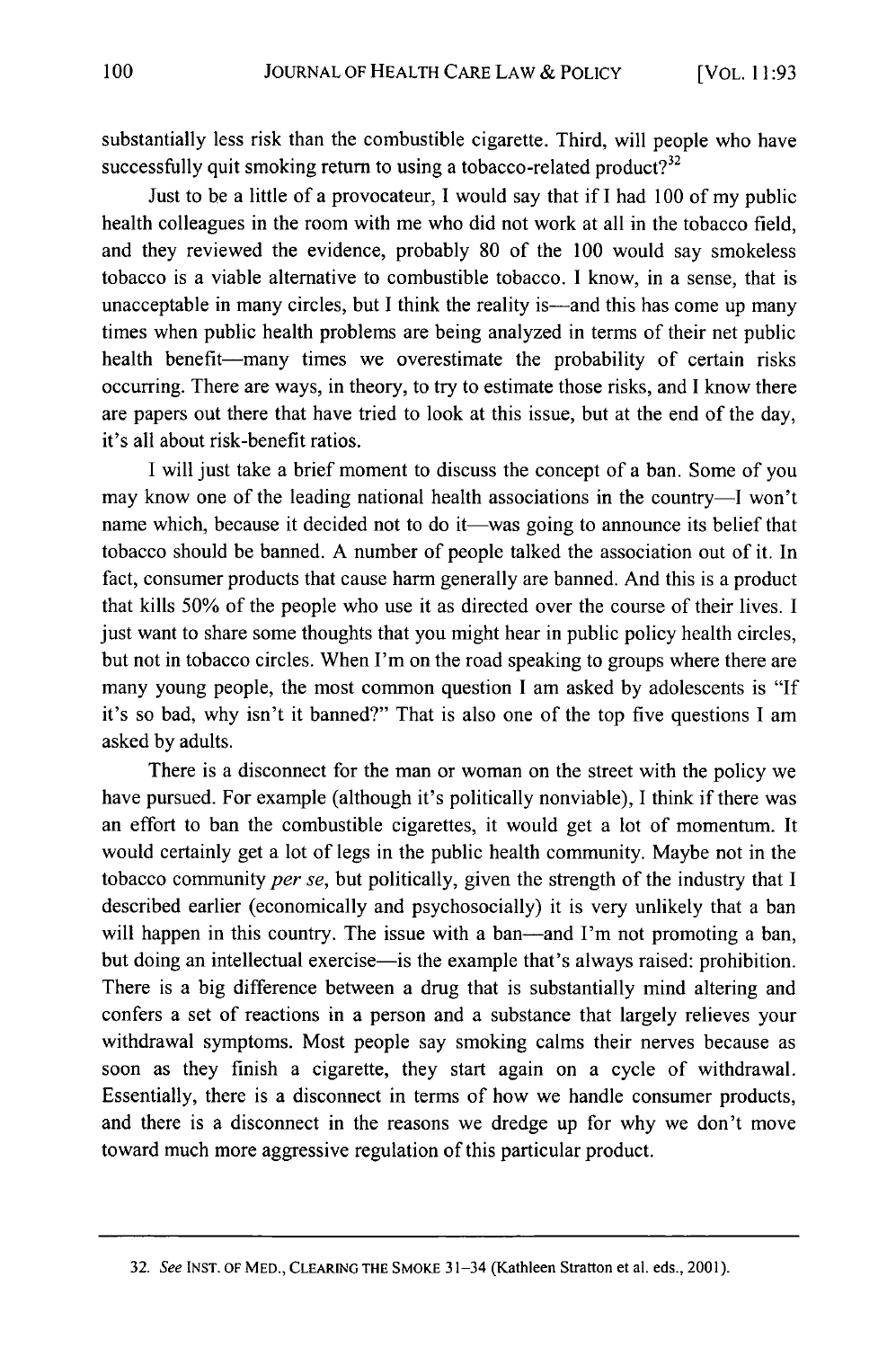KEYNOTE SPEECH

To me, it's largely the political context that is the driving force, because it's shifting our expectations. If you don't think it can be done, then you don't spend much time doing it. I am in the camp that you need to start somewhere and you need to do something. At the end of the day, I do embrace the bottom line that came out in the IOM report: we do not have the evidence before us now that PREPs, as opposed to smokeless tobacco products, represent any kind of reduced harm.<sup>33</sup> The report also weighed in on regulation and said that the time is now.<sup>34</sup> The IOM made the very important point that the net public health impact of reduced harm products is unknown.<sup>35</sup> The IOM's path is going to be a very time consuming and scientifically rigorous path to follow. While we're on that path, it would be a good idea for us to be on another path considering the steps that would bring us closer to harm reduction for everyone, not only in this country, but around the world, given the fact that the United States is one of the lead (if not the lead) exporters of the most deadly drug known to man.<sup>36</sup> It is now causing and will continue to cause enormous death and disability.

For argument's sake, what could be done with the acquisition of no new knowledge, just by implementing the policies that we now know work? More importantly, what is the price for not doing so? These questions should drive our discussions about PREPs and, frankly, about smokeless tobacco, and our discussions about the current regulatory environment that does not allow innovative nicotine delivery devices to get out there. The reality is that, in the United States, the overwhelming majority of these 45 million Americans who still smoke are lower-middle-income and low-income.<sup>37</sup> Their health plans do not cover nicotine gum, and it's frequently priced at the point of purchase at \$70 a box.<sup>38</sup> Depending on how much you smoke, that may last you two weeks, or it might last you a week, or in some crazy cases, maybe three days. So I think we really need to consider, just in terms of harm reduction, making that product more accessible to individuals so that they may choose to use that product in lieu of smoking. Now, I know that evidence suggests that cutting back on smoking after many years of smoking has a very negligible impact on risk, and I am not arguing that nicotine therapy should be used in lieu of smoking while you are still smoking. I do, however, think that it is

<sup>33.</sup> *Id.* at 5.

<sup>34.</sup> *Id.* at 6.

*<sup>35.</sup> Id.*

<sup>36.</sup> *See* ERIC N. LINDBLOM, FALSE FRIENDS: THE U.S. CIGARETTE COMPANIES' BETRAYAL OF AMERICAN TOBACCO FARMERS, at v (1999).

<sup>37.</sup> **MEG** GALLOGLY, **CAMPAIGN** FOR TOBACCO-FREE KIDS, **TOBACCO AND SOCIOECONOMIC STATUS I** (2004), http://tobaccofreekids.org/research/factsheets/pdf/0260.pdf.

<sup>38.</sup> Even if tobacco-dependence treatments are offered by a state's Medicaid plans, many Medicaid beneficiaries do not seek such treatment because they are not aware of the coverage options. Sara B. McMenamin et al., *Physician and Enrollee Knowledge of Medicaid Coverage for Tobacco Dependence Treatments,* 26 AM. J. **PREVENTIVE** MED. 99, 99 (2004).